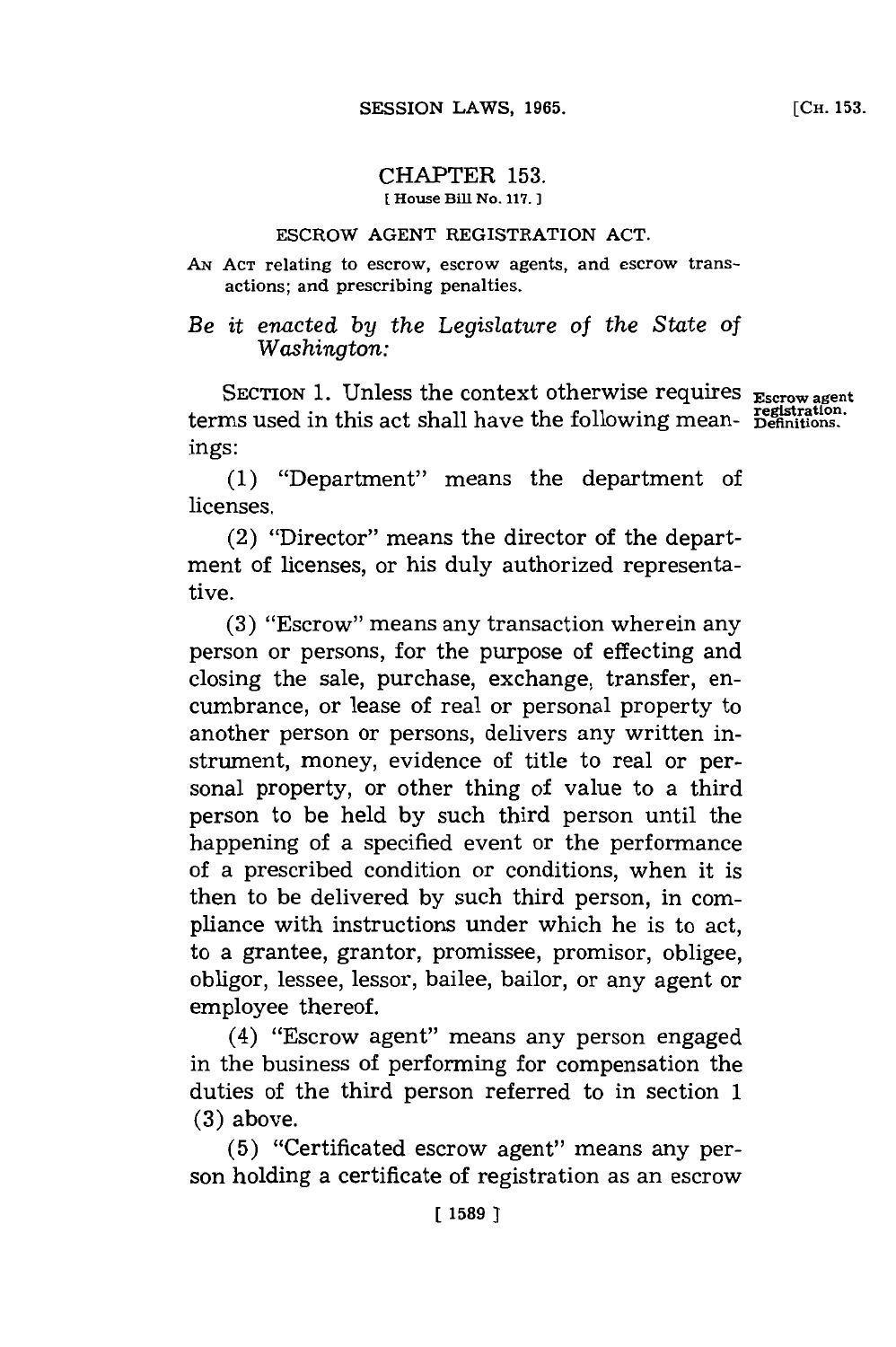agent under the provisions of this act, including corporations, firms, copartnerships and sole proprietors.

**(6)** "Person" unless a different meaning appears from the context, includes an individual, a firm, association, partnership or corporation, or the plural thereof, whether resident, nonresident, citizen or not.

**SEC.** 2. It shall be unlawful for any person to engage in business as an escrow agent within this state unless such person has been registered with the department and issued a certificate of registration **by** the director pursuant to this act: *Provided,* That the registration requirements of this act shall not apply to:

**(1)** Any person doing business under the law of this state or the United States relating to banks, trust companies, mutual savings banks, savings and loan associations, credit unions, insurance companies, title insurance companies, or any federally approved agency or lending institution under the National Housing Act.

(2) Any person licensed to practice law in this state while engaged in the performance of his professional duties.

**(3)** Any company, broker, or agent subject to the jurisdiction of the director while performing acts in the course of or incidental to sales or purchases of real or personal property handled or negotiated **by** such company, broker, or agent: *Provided, however,* That no compensation is received for escrow services.

(4) Any transaction in which money or other property is paid to, deposited with, or transferred to a joint control agent for disbursal or use in payment of the cost of labor, materials, services, permits, fees, or other items of expense incurred in the construction of improvements upon real property.

**Escrow agent registration. Engaging In business as escrow agent unlawful without certificate of registration -Exemptions.**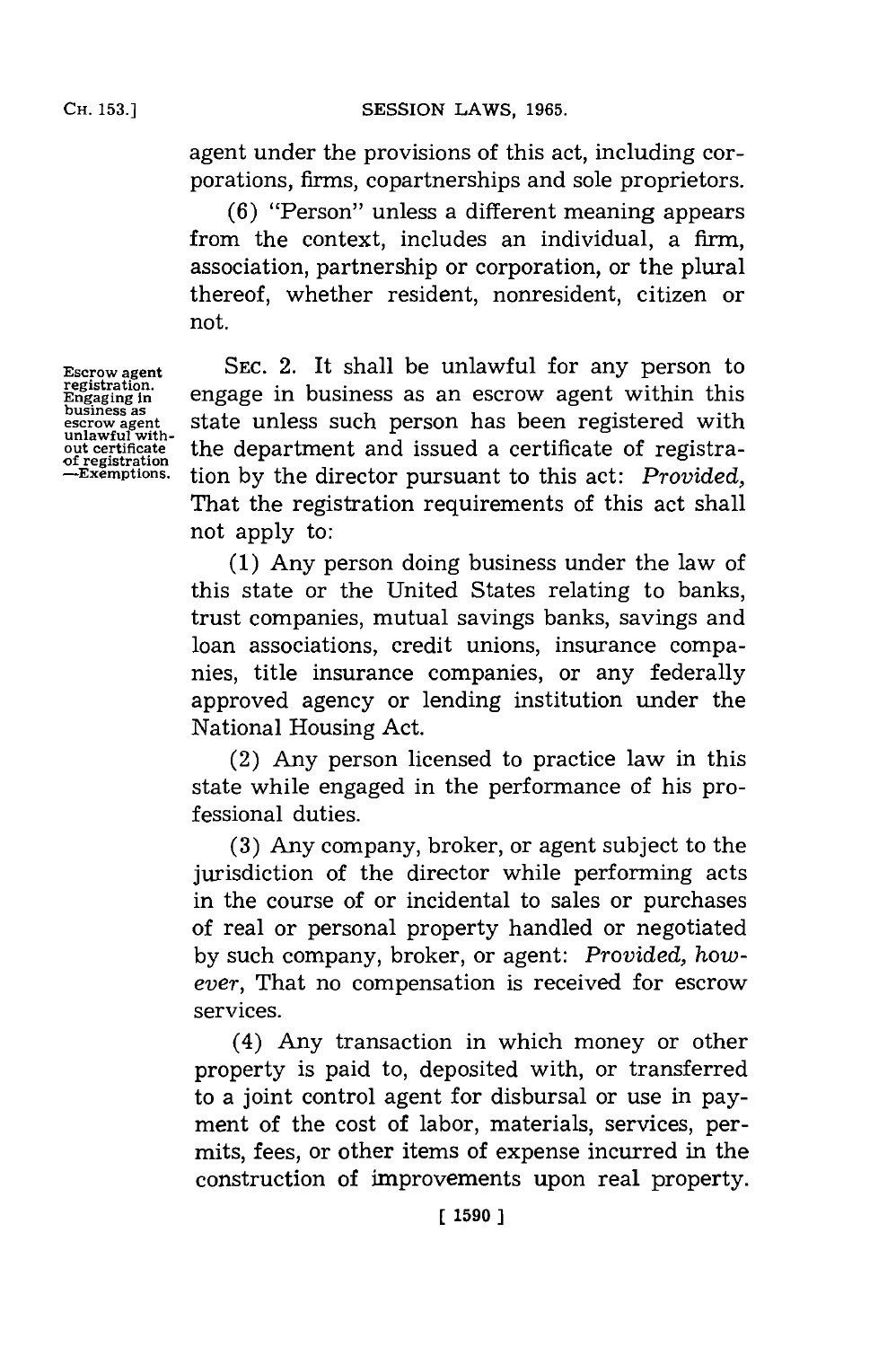**(5)** Any receiver, trustee in bankruptcy, executor, administrator, guardian, or other person acting under the supervision or order of any superior court of this state or of any federal court.

SEC. 3. An application for registration as an es- Application for **CROW** agent shall be in writing in such form as is  $\frac{1}{100}$  registration-<br> **CROW** agent shall be in writing in such form as is  $\frac{1}{1000}$ . prescribed **by** the director, and shall be verified on oath **by** the applicant. If the applicant is a corporation, the application shall include a list of the officers of such corporation, and their addresses; if the applicant is a firm or copartnership, the application shall include a list of the names and addresses of the partners.

SEC. 4. Each applicant shall, at the time of apply- Affidavits to<br>for registration, file with the director:<br>registration. **accompany** ing for registration, file with the director: **registration.**

**(1)** Affidavits **by** any three persons listed in subsections 2 **(1)** through 2 **(3),** stating that they are acquainted with the applicant or its principal officers and that they believe him to be of good character and reputation.

(2) In the event the applicant is doing business under an assumed name, a certified copy of the certificate of assumed name as filed with the county clerk in the county or counties in which the applicant does business or proposes to do business, as provided in chapter **19.80** RCW.

SEC. 5. At the time of filing an application as an Fidelity coverescrow agent, or any renewal or reinstatement thereof, the applicant shall satisfy the director that it has obtained a fidelity bond providing fidelity coverage on each officer and employee of the applicant. Such applicant shall keep said bond in effect at all times while his certificate of registration is in effect. Such bond shall be a primary commercial blanket bond written **by** an insurer authorized to transact surety insurance business in the state of Washington. Such bond shall provide fidelity coy-

**Fidelity cover- age-Type of bond.**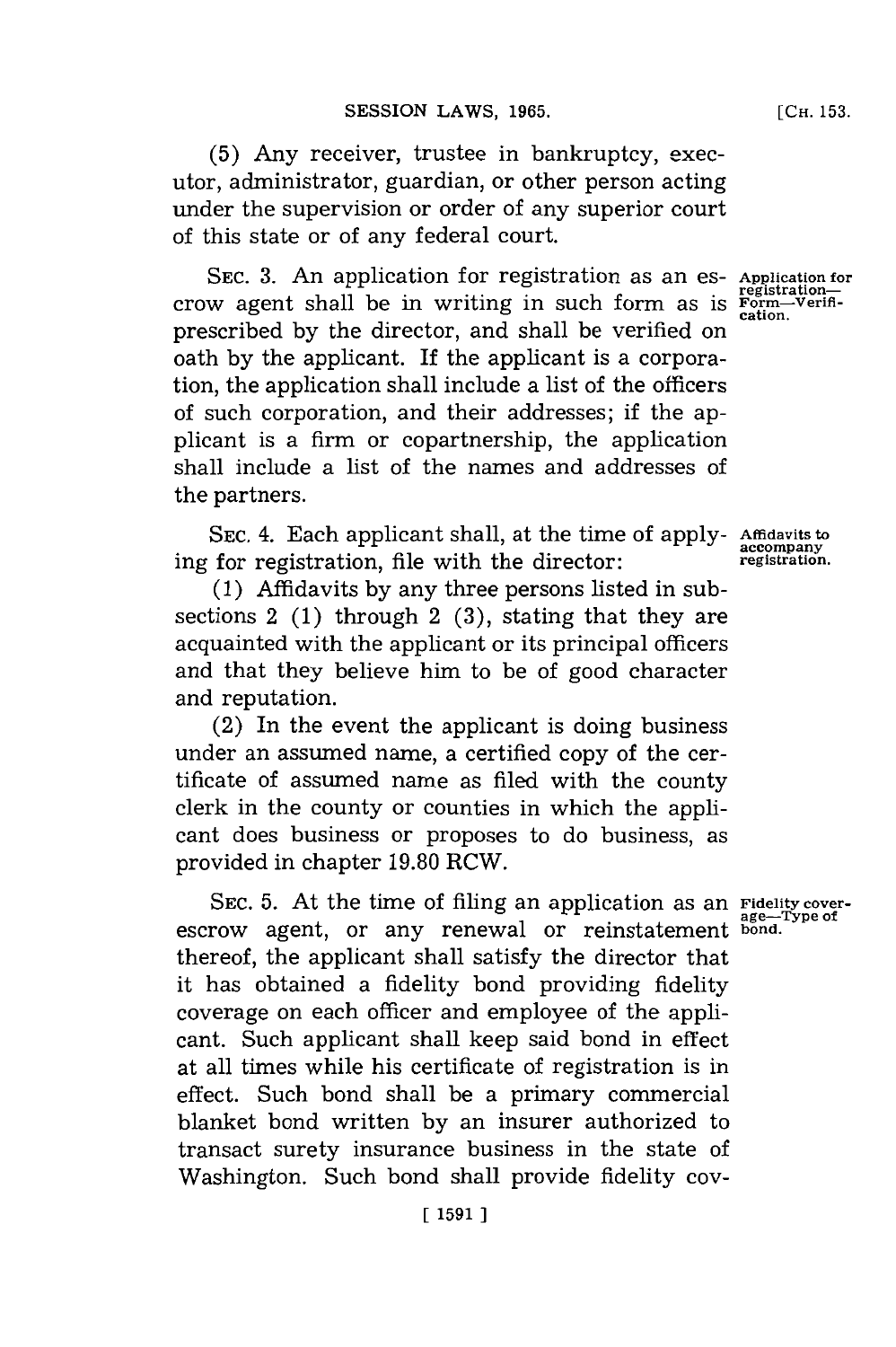**CH. 153.]**

Escrow agent erage in the amount of two hundred thousand dollars and may be canceled by the surety upon delivering thirty days written notice to the director and the principal.

> Failure to deposit such new bond after notification **by** the director that one is required shall be sufficicient grounds for the suspension or revocation of the

certificate of registration.

Failure to de-<br>posit bond,<br>messit bond,<br>messit bond, position.<br>
effect on the director shall require the filing of a new bond.

certificate.

Records-**- SEC. 7. Every certificated escrow agent shall keep** Separate<br>
Separate **perow** stand— adequate records of all transactions handled by or adequate records of all transactions handled by or Violations as through him including itemization of all receipts suspension,<br>ground for through him including itemization of all receipts revocation of and disbursements of each transaction, which records shall be open to inspection **by** the director or his authorized representatives. Every certificated agent shall keep a separate

escrow fund account in a recognized Washington state depositary authorized to receive funds, in which shall be kept separate and apart and segregated from the agent's own funds, all funds or moneys of clients which are being held **by** the agent pending the closing of a transaction and such funds shall be deposited not later than the first banking day following receipt thereof.

Violation of this section shall constitute grounds for suspension or revocation of the registration and the certificate thereof of any person under this act.

Fees-Disposi- SEC. 8. The director shall charge and collect the tion of.<br>following fees:

**(1)** For filing an original or a renewal application for registration as an escrow agent, an annual fee of fifty dollars for the first office or location and five dollars for each additional office or location.

(2) For filing an application for a duplicate of a certificate of registration lost, stolen, destroyed, or for replacement, five dollars.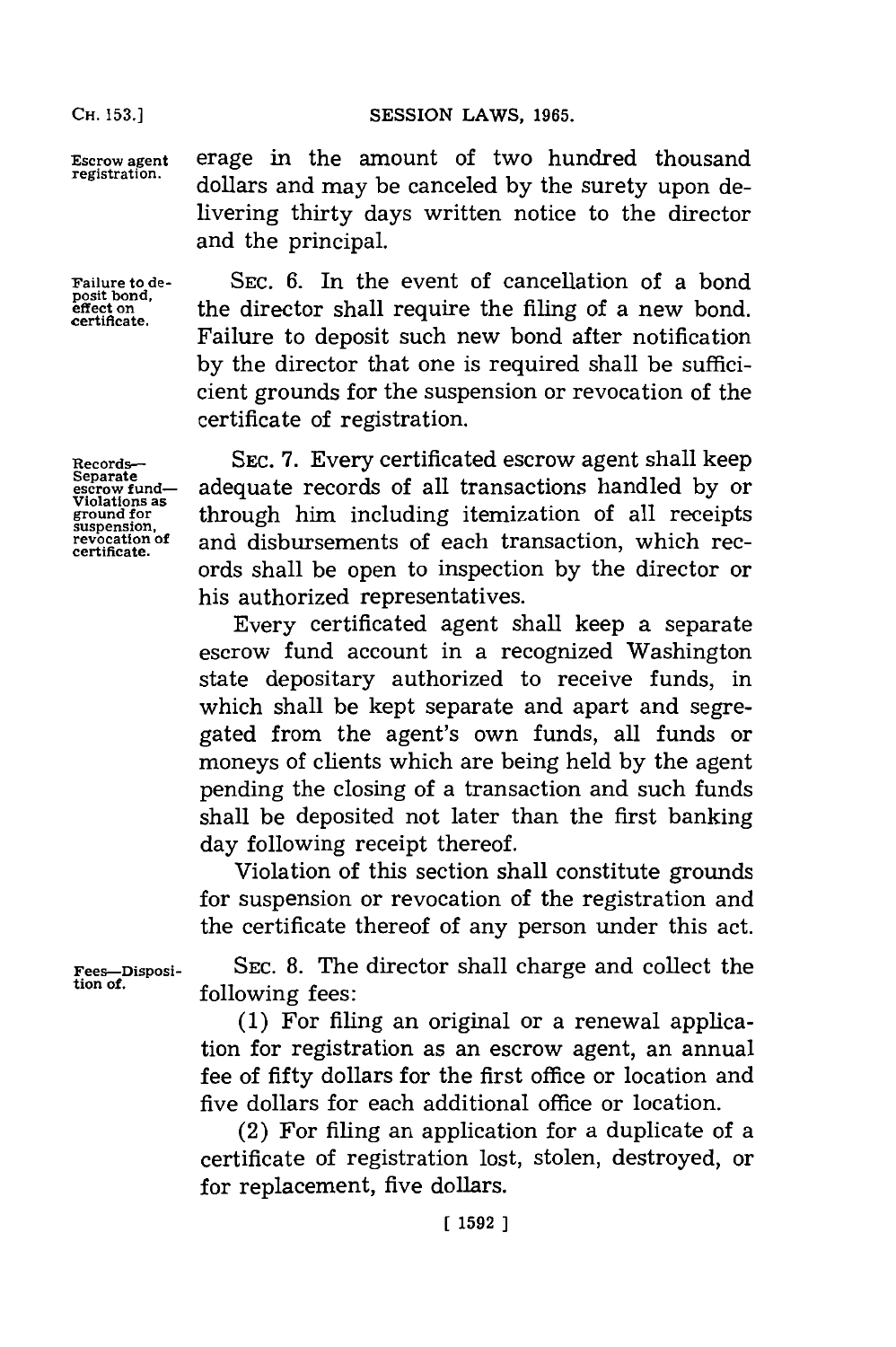**(3) All** fees received **by** the director under this act shall be paid **by** him into the state treasury to the credit of the general fund.

**SEC. 9.** Upon the filing of the application for reg- **Issuance of** istration as an escrow agent, the affidavits of charac- when. ter, the certificate of assumed name, if appropriate, the acceptance of the bond or other indemnity insurance, and the payment of the filing fee, the director shall issue and deliver to the applicant a certificate of registration to engage in the business of an escrow agent at the location or locations set forth in the certificate or certificates.

**ISEC. 10.** An escrow agent's certificate or regis- certificate,<br>tion shall pomoin in effect until surpandented as posting of. tration shall remain in effect until surrendered, reyoked, suspended, or until it expires, and shall at all times be kept conspicuously posted in all places of business of the agent.

**SEC. 11.** Each escrow agent's certificate shall ex-**Expiration and** pire at noon on the thirty-first day of December of certificate any calendar year if it is not renewed on or before the twentieth day of December of such year. Registration may be renewed **by** filing an application and paying the annual registration fee for the next succeeding calendar year.

**SEC.** 12. An escrow agent's certificate which has  $\frac{P}{\text{free for late}}$ **fe for late** not been renewed may be reinstated at any time **frenewal.** prior to the thirtieth day of January following its expiration, upon the payment to the director of the annual registration fees then in default and a penalty equal to one-half of the annual registration fees then in default.

SEC. 13. The revocation, suspension, surrender Revocation or expiration of an escrow agent's certificate shall not impair or affect preexisting escrows accepted **by** the agent prior to such revocation, suspension, surrender or expiration.

**etc., of cer- tificate-Not to effect preexist- ing escrows.**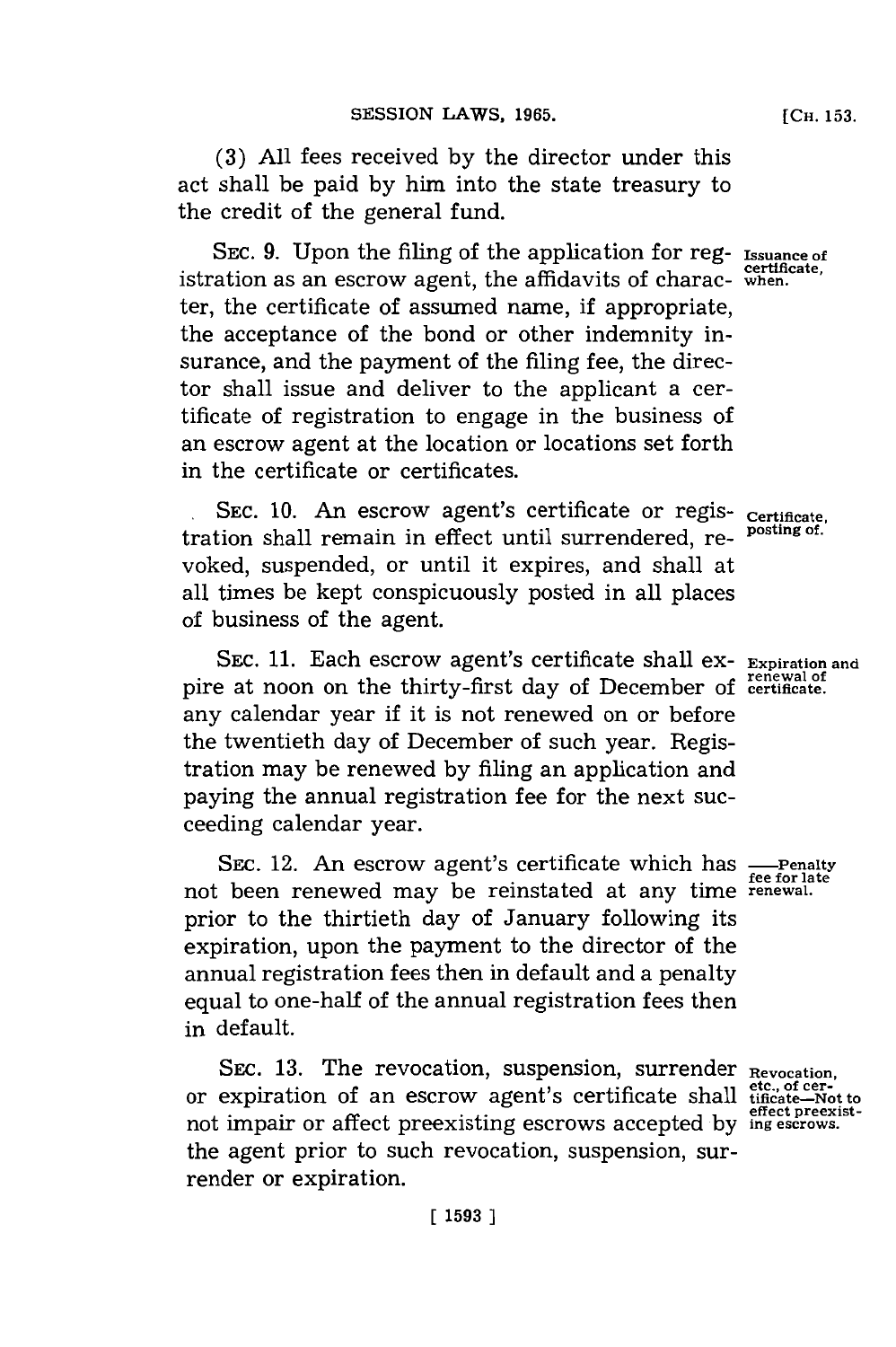SESSION LAWS, 1965.

**registration. agent withou**

**Escrow agent SEC.** 14. Any person required **by** act to obtain **Acting as** ota certificate of registration who engages in busivalid certifi-<br>cate, misde-<br>cate, misde**cate, misde- meanor-** receiving the certificate of registration required **by Punishment.** this act, or wilfully continues to act as an escrow agent after surrender or revocation of his certificate, is guilty of a misdemeanor punishable **by** imprisonment for not more than ninety days, or **by** a fine of not more than two hundred fifty dollars, or **by** both such fine and imprisonment.

**Cut-off date SEC. 15. All** persons doing business within this for initial **state as an escrow** agent as defined in this act, who may be required **by** this act to register with the department, shall comply with the provisions hereof not later than December **31, 1965.**

Enforcement SEC. 16. The attorney general and the prosecut-<br>
officials. ing attorneys of the several counties shall be responsible for the enforcement of this act.

**Injunctive proceedings-Actions to revoke or sus- pend registra- tion.**

**SEC. 17.** Whenever it shall appear that any person, required **by** this act to register with the department, is conducting business as an escrow agent without having applied for and obtained a certificate of registration, or that any certificated escrow agent is conducting business in a manner deemed unsafe or injurious to the public or any party having business relations with such escrow agent as a contracting party to an escrow agreement as defined in section **1,** or in violation of any of the provisions of this act, the attorney general or the prosecuting attorney of the appropriate county may, after such investigation as may be necessary, apply to the appropriate court for an order enjoining the person from engaging in or continuing to engage in the activity violative of this act, and upon a showing that such person has engaged, or is about to engage, in any such activity, a permanent or temporary in